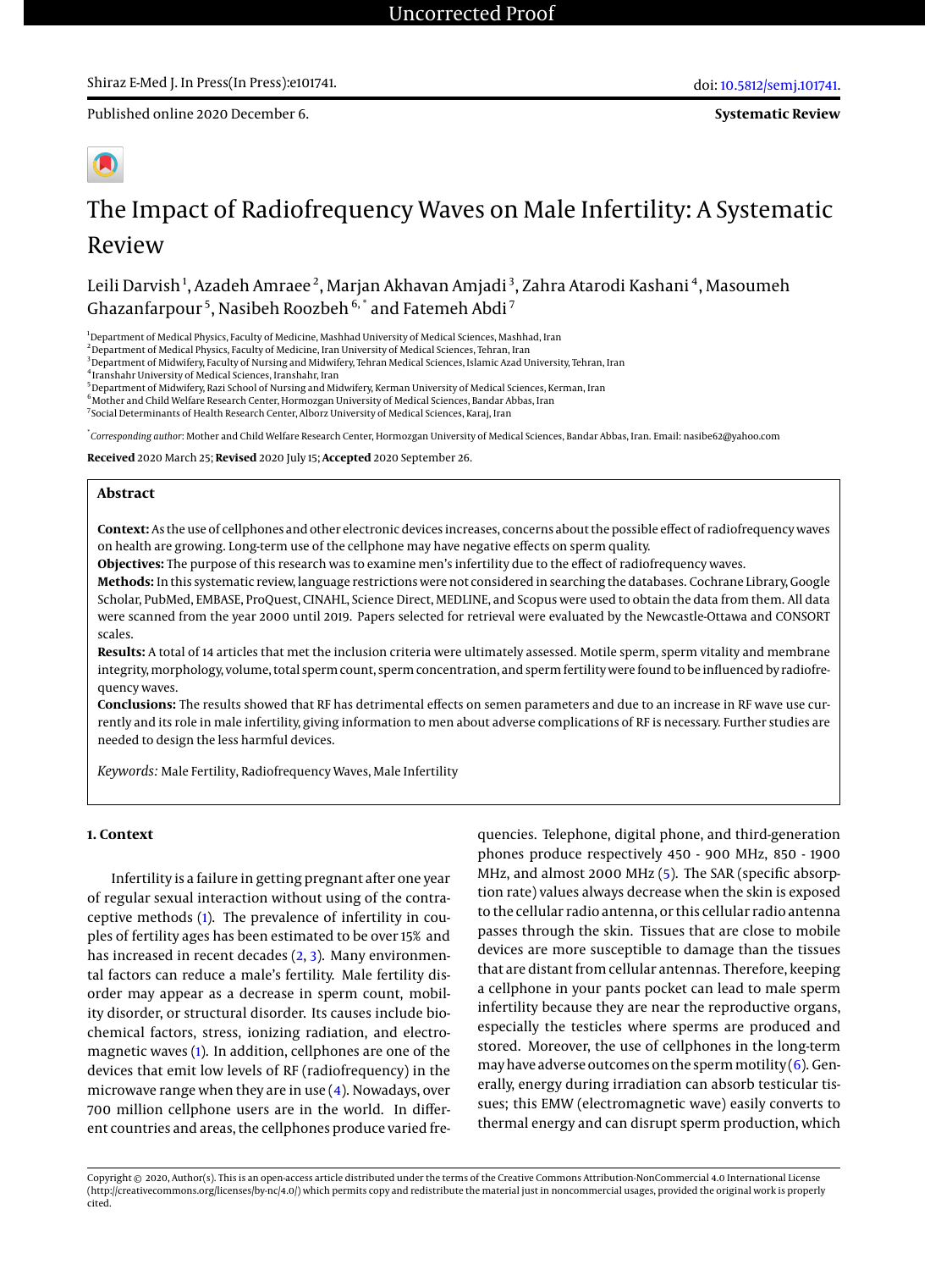eventually results in a reduction of sperm numbers and results in infertility. This heat energy can also reduce sperm motility, which can play a role in infertility. If sperm velocity is reduced, access to the female ovary may become difficult during ovulation  $(7, 8)$  $(7, 8)$  $(7, 8)$ . The EMWs produced from cellphones are thought to interfere with normal spermatogenesis; thus, it reduces the quality of sperm. Some reports express that motility of sperm reduces due to mobile phone usage  $(7, 9)$  $(7, 9)$  $(7, 9)$ . Studies on the animals show that testicular and germ cell function in men may have a variety of deleterious influences from EMWs. Dasdage et al. reported no effect of cellphone use on the rat testis, while Davoudi et al. observed a progressive sperm velocity deceleration in a small study group regarding cellphone usage the [\(9,](#page-7-8) [10\)](#page-7-9). However, in modern social life, the use of mobile devices or computer Wi-Fi has increased significantly in the last two years [\(11,](#page-7-10) [12\)](#page-7-11), and male infertility is also a contemporary problem. Infertile men are characterized by abnormal semen characteristics [\(13\)](#page-7-12).

#### **2. Objectives**

The purpose of this research was to examine men's infertility due to the effect of radiofrequency waves.

#### **3. Methods**

In this systematic review, no language restrictions were considered in searching the databases. PubMed, Cochrane Library (Wiley), Scopus MEDLINE (Ovid), EMBASE, Google Scholar, ProQuest, Science Direct, and CINAHL (EB-SCO) were used to obtain the data from them). The data were collected from the year 2000 until 5 July 2019. In all articles, references and reports were confirmed. Global Thesis & ProQuest Thesis and the International Clinical Trials Registry Platform were included as gray literature. Medical terms were used to obtain the data as well as "RF", "RF-EMFs", "phone", "mobile phone", "radiofrequency, "cellphone", "electromagnetic field", "electromagnetic waves", "EMF"," EMW", "male", "men", "sperm" as keywords. The studies were evaluated for study inclusion by their title and abstracts. Evaluation of the article was done, and any disagreement over articles was resolved by authors through the discussions. Articles were evaluated to fit the purpose of this systematic review. For searching, any observational reproductive system was used. The search study designs were included to confirm that all related articles were included. Some articles were excluded, such as case studies, case series, reviews, and letters to editor. Inaccurate and insufficient articles were excluded. This study contained all articles with or without a control group. Studies with infertile pairs that were defined by failure in getting pregnant after one year of regular sexual interaction without the use of the contraceptive methods in males and females with an age range from 18 to 65 and studies with device usage that were emitting the RF-EMF for different exposures were included in this systematic review. Moreover, researchers who used different procedures of examination to measure the reproductive system, hormonal valuations, spermatograms, recognition imaging procedures, and biopsies were included. Only studies on humans and interference by using any device that exposed a user to RF-EMFs for any frequency and period were included in this systematic review. No restrictions were applied on exposure time, type of device, exposure condition, location of users, and distance for methodological validation. Two independent referees examined the papers that were selected for retrieval before evaluating the quality of cohort studies using the Newcastle-Ottawa Scale and evaluating the nonrandomized controlled trials using CONSORT [\(14\)](#page-7-13). Disagreements on the review were resolved by discussion or with a third reviewer. The extracted data include precise details about the interferences, populations, study approaches, and outcomes that are essential to the purposes of the review.

# **4. Results**

After searching the various databases, 205 articles were reviewed. According to the title and abstract, 181 unrelated articles were performed in vitro or on animals, and after reviewing the full text of the articles, 64 articles were removed due to duplication. Finally, 14 articles were included in this study [\(Figure 1\)](#page-3-0). [Table 1](#page-2-0) displays the characteristics of the studies included.

#### *4.1. Volume*

In the first study, a comparison of three groups (less than 30 min, between 3 min and 2 hours, more than 2 hours) showed that volume was not influenced by cellphones ( $P = 0.194$ ) and the internet ( $P = 0.43$ ) by usage duration [\(23\)](#page-8-0). In the second study, a significant negative relationship was observed between cellphone usage duration and volume of semen (-8.37; 95% CI, -15.93, -0.13)  $(26)$ . The volume of sperm in men who kept cellphones in their trouser pocket differed from those who kept mobile phones in the waist pocket and shirt pocket [\(16\)](#page-7-14). The duration of daily exposure to cellphone was not related to volume [\(16\)](#page-7-14). Men who use their cellphone elsewhere may have a significant increase in their semen volume; no pattern encountered, and sustainable response between cellphone use and semen volume  $(24)$ . Reduction of semen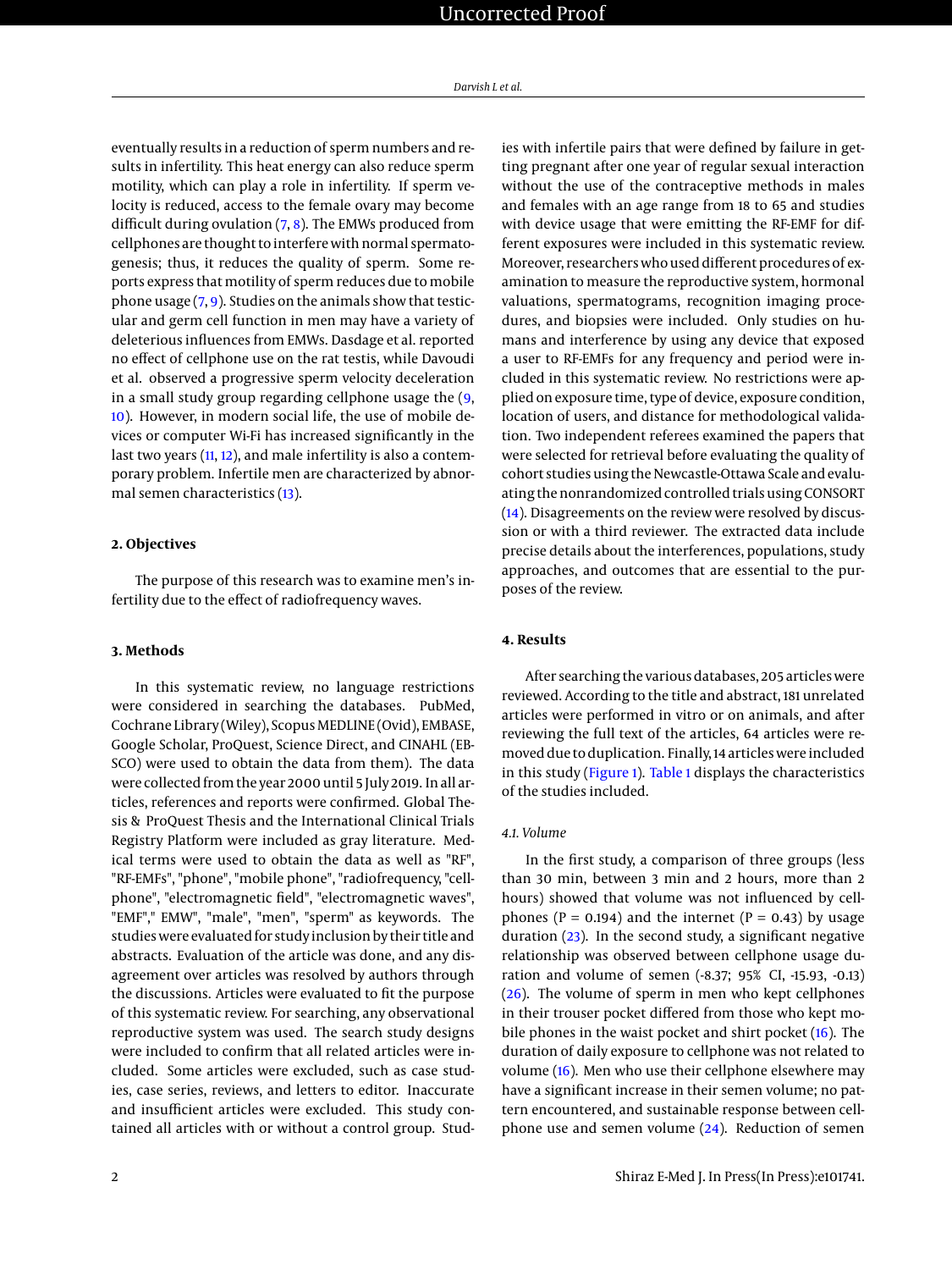<span id="page-2-0"></span>

| Table 1. Characteristics of the Studies Included in a Systematic Review |            |                                                                                             |                                  |                                                        |                                                           |                                       |                                                                                                                                                                                                                                                               |                      |
|-------------------------------------------------------------------------|------------|---------------------------------------------------------------------------------------------|----------------------------------|--------------------------------------------------------|-----------------------------------------------------------|---------------------------------------|---------------------------------------------------------------------------------------------------------------------------------------------------------------------------------------------------------------------------------------------------------------|----------------------|
| Author (Year)                                                           | Region     | Purpose                                                                                     | <b>Type of Study</b>             | <b>Sample Size</b>                                     | Measure                                                   | Participant<br>Characteristics        | <b>Key Findings</b>                                                                                                                                                                                                                                           | <b>Quality Score</b> |
| Dkhil et al., 2011 (15)                                                 | Libya      | The effect of the EMR<br>on sperm function                                                  | RCT                              | 20 healthy donors                                      | Sperm analysis                                            | Mobile use                            | <b>EMR</b> can decrease<br>vitality, and motility of<br>sperm                                                                                                                                                                                                 | $\scriptstyle\rm 7$  |
| Fejes et al., 2005 (7)                                                  | Hungary    | The relationship<br>between cellphone use<br>and semen quality                              | Retrospective case-<br>control   | 371 infertile men                                      | Semen analysis                                            | Mobile use                            | Cellphone use was<br>negatively associated<br>with the rate of rapid<br>progressive sperm<br>motility                                                                                                                                                         | $\boldsymbol{9}$     |
| Zhang et al., 2016 (16)                                                 | Chine      | The effect of cellphone<br>use on semen<br>parameters                                       | Prospective cohort<br>from       | 872 young men                                          | Semen analysis                                            | Mobile use                            | Mobile use is related to<br>decreased sperm<br>count, semen volume,<br>total sperm count, and<br>sperm concentration                                                                                                                                          | $\boldsymbol{9}$     |
| Sajeda and Al-Watter,<br>2011(17)                                       | Iraq       | The effect of mobile<br>phone use on semen<br>analysis                                      | Cross-sectionalcase-<br>control  | 300 infertile men                                      | Semen analysis/serum<br>testosterone<br>measurement       | Mobile use                            | Mobile use is related to<br>a decrease in sperm<br>count, motility, and<br>morphology.                                                                                                                                                                        | $\sqrt{ }$           |
| Agarwal et al., 2008<br>(5)                                             | <b>USA</b> | the impact of mobile<br>phone usage on<br>quality of semen                                  | observational                    | 361 infertile men                                      | Semen analysis                                            | Cellphone use                         | Cellphone use related<br>to a decrease in sperm<br>count, motility,<br>viability, and<br>morphology                                                                                                                                                           | 8                    |
| Shaeer et al., 2013 (18)                                                | Cairo      | The effect of mobile<br>radiofrequency waves<br>on the quality of<br>semen in infertile men | Retrospective<br>case-control    | 316 infertile men                                      | Semen analysis                                            | Cellphone use and<br>Bluetooth use    | Mobile phones<br>decreased the sperm<br>motility, progressive<br>motility and abnormal<br>morphology.                                                                                                                                                         | $\boldsymbol{9}$     |
| Gutschi et al., 2011<br>(19)                                            | Austria    | The impact cellphone<br>use on semen<br>parameters                                          | Retrospective                    | 2110 men referred to<br>infertility clinic             | Semen analysis, free<br>testosterone, FSH, LH<br>and PLT. | Use of mobile phones                  | Use of mobile phones<br>can decrease<br>morphology, fast<br>progressive sperm<br>motility and LH. Use of<br>mobile phones<br>increases testosterone<br>level.                                                                                                 | $\scriptstyle\rm 7$  |
| Rago et al., 2013 (20)                                                  | Italy      | The semen quality in<br>call phone user                                                     | Observational                    | 63 healthy and fertile<br>men from 250<br>participants | Semen analysis                                            | Use of mobile phones                  | There is a significant<br>positive relationship<br>between mobile phone<br>use and DNA<br>fragmentation                                                                                                                                                       | 8                    |
| Mostafa et al., 2012<br>(21)                                            | Egypt      | The effect of exposure<br>to RF-EMR on semen<br>quality and DNA<br>damage                   | Case-control                     | 100 infertile men                                      | Semen analysis                                            | Mobile usage time                     | Use of mobile phones<br>correlated to<br>significant decrease in<br>sperm motility ratio,<br>progressive motile<br>sperms and immotile<br>sperm                                                                                                               | $\bf8$               |
| Al-Bayyari, 2017 (22)                                                   | Jordan     | The effect of mobile<br>use on the quality of<br>semen                                      | Observational cross<br>sectional | 159 men                                                | Semen analysis                                            | Mobile usage                          | Mobile usage<br>increased abnormal<br>morphology and<br>reduced semen<br>volume, sperm count<br>and immobilized<br>sperm.                                                                                                                                     | $\scriptstyle\rm 7$  |
| Wdowiak et al, 2007<br>$\left( 1\right)$                                | Poland     | Determination usage<br>effect of cellular<br>phones on the fertility<br>of males            | Observational cross<br>sectional | 304 infertile men                                      | Semen analysis                                            | Mobile usage                          | Mobile usage was<br>associated with a<br>decrease in normal<br>sperm motility and an<br>increase in sperm<br>grade motility                                                                                                                                   | $\boldsymbol{9}$     |
| Yildirim et al, 2015<br>(23)                                            | Turkey     | To assess the effects of<br>RF-EM on sperm<br>parameter                                     | Observational cross<br>sectional | The 1082 men                                           | Semen analysis                                            | Use of mobile and<br>mobile internet. | Wireless internet use<br>related to decrease in<br>total removable<br>sperm, total<br>progressive removable<br>sperm count. There<br>was a negative<br>association between<br>duration of cellphone<br>use and wireless<br>internet with total<br>sperm count | 8                    |
| Lewis et al., 2017 (24)                                                 | <b>USA</b> | To relationship<br>between mobile phone<br>use patterns and<br>semen quality                | Longitudinal cohort              | 348 infertile men                                      | Semen analysis                                            | Use of mobile                         | Cellphones increase<br>the total number of<br>removable sperm                                                                                                                                                                                                 | 8                    |
| Feijo et al., 2011 (25)                                                 | Brazil     | The association<br>between cellular<br>phones use and sperm<br>parameters                   | prospective                      | 571 healthy men                                        | Semen analysis                                            | Mobile use<br>segmentation            | Cellular phone use<br>affected by sperm<br>count, progressive<br>motility, viability and<br>morphology.                                                                                                                                                       | $\scriptstyle\rm 7$  |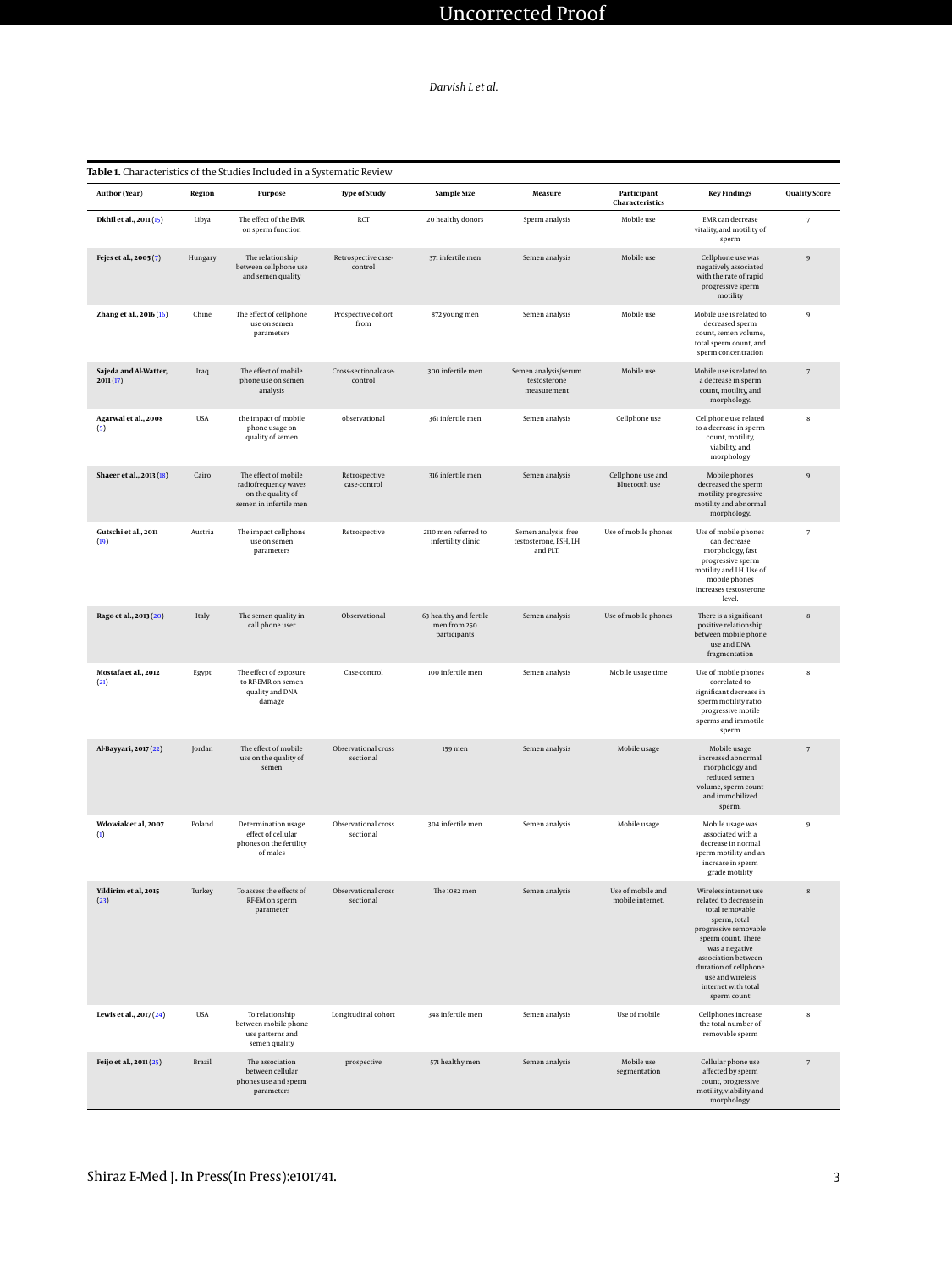

<span id="page-3-0"></span>

volume was observed in those living less than 1 km from the telecommunication tower [\(22\)](#page-8-6).

## *4.2. Total Sperm Count*

In the first study, a comparison of three groups (less than 30 min, between 3 min and 2 hours, more than 2 hours) showed total sperm count was not influenced by cellphone ( $P = 0.074$ ) and internet ( $P = 0.093$ ) usage duration [\(23\)](#page-8-0). In the second study, a significant negative relationship was observed between cellphone usage duration and the total number of sperms ( $\beta$  coefficient -8.23; 95% CI, -14.38, -1.63)  $(26)$ . No correlation was found between mobile phone usage duration and total sperm count (r  $= -0.20$ ) [\(20\)](#page-8-4). There were not any significant differences in terms of sperm count ( $P = 0.404$ ) between those who kept their cellphone in their pocket or their belt holder among infertile men [\(18\)](#page-7-17). A significant decrease in sperm count was observed with the increase of daily use of cellphone in infertile men [\(5\)](#page-7-4). Men who kept cellphones in their pant pocket showed a significant decrease in sperm count in comparison with those keeping mobile phones in the waist pocket and shirt pocket [\(16\)](#page-7-14). The duration of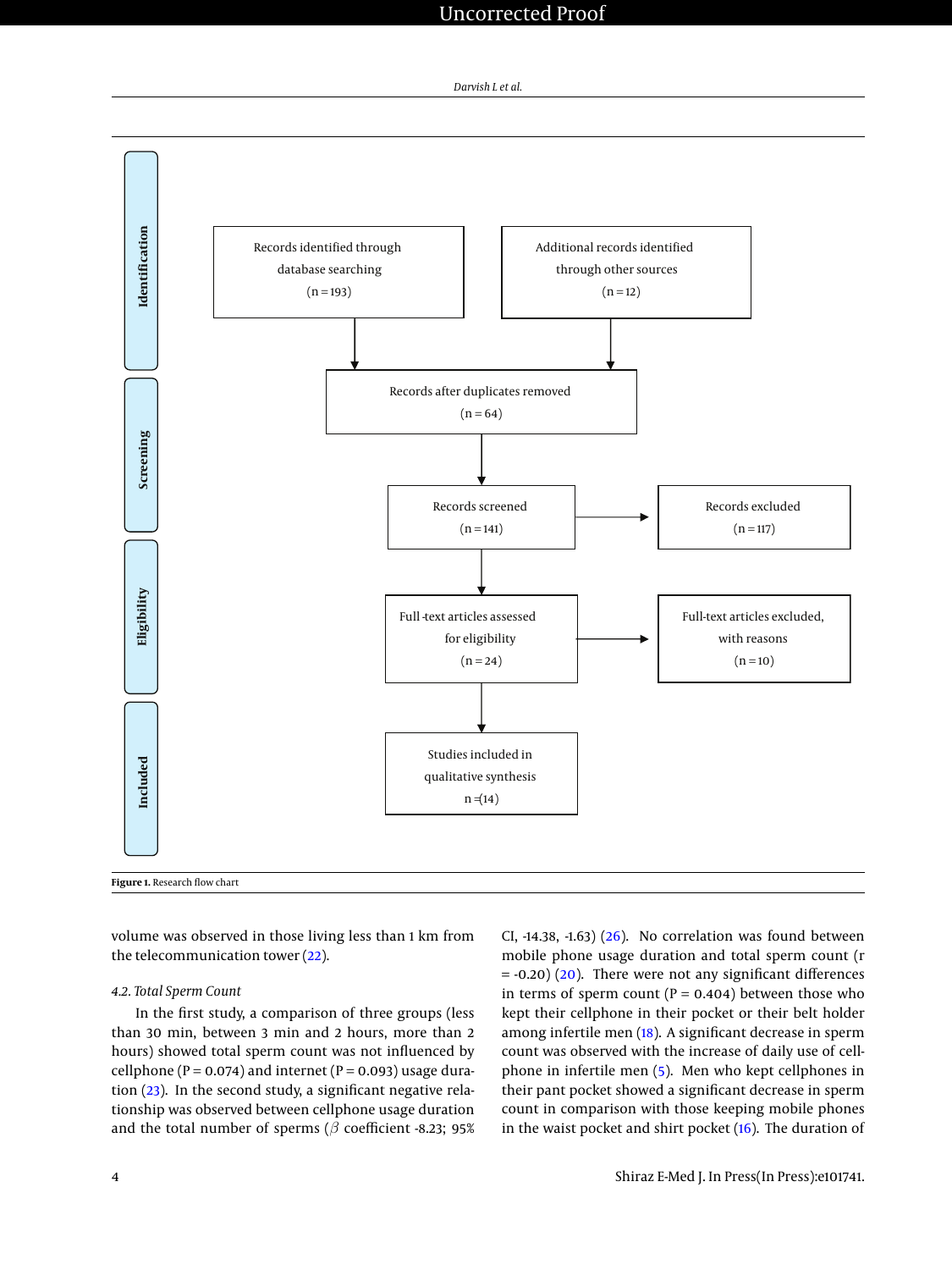daily exposure to cellphone was not related to sperm count [\(16\)](#page-7-14). Reduction of sperm count was observed in those who texted more than 20 min daily  $(22)$ . An increase in the daily use of mobile phones significantly reduced the number of sperm per ejaculate [\(21\)](#page-8-5). There was not any encounter patterns/sustainable response between mobile use and total sperm count [\(24\)](#page-8-2).

#### *4.3. Sperm Concentration*

A significant negative relationship was observed between cellphone usage duration and sperm concentration  $\beta$  coefficient = -6.32%, 95% confidence interval (CI), -11.94, -0.34 (24) in men who kept cellphones in the pant pocket, showing a significant decrease in sperm concentration in comparison with those keeping mobile phones in their waist pocket and shirt pocket [\(16\)](#page-7-14). The duration of daily exposure to cellphone was not related to sperm concentration [\(16\)](#page-7-14).

## *4.4. Morphology*

Comparison of three groups (less than 30 min, between 3 min and 2 hours, more than 2 hours) showed morphology was not influenced by cellphone ( $P = 0.305$ ) and internet ( $P = 0.909$ ) usage duration [\(23\)](#page-8-0). In infertility men, a significant decrease ( $P = 0.001$ ) was seen regarding pathological morphology sperm between the cellphone user (68%) and non-user (58%) [\(19\)](#page-8-3). There were not any significant differences in terms of abnormal forms between those who keep cellphone in their pocket or their belt holder in infertile men [\(18\)](#page-7-17). A statistically significant difference was observed between the control group and both group A (the group with less than 1 h/day use of mobile phone) and group B (group with more than 2h/day usage of mobile phone), but this difference was non-significant between the control group and the group C with 1 – 2 h/day of cellphone use. Increasing daily use of cellphone, sperm count significantly decreases, which causes infertile in men. Men keeping cellphones in the trouser pocket showed a significant decrease in morphology in comparison with those who keeping mobile phones in the waist pocket and shirt pocket [\(16\)](#page-7-14). The duration of daily exposure to cellphone was not related to morphology [\(16\)](#page-7-14). There was not any encounter patterns –sustainable response between mobile use and normal sperm morphology [\(24\)](#page-8-2). Significant increase observed in abnormal morphology in cordless phone users [\(22\)](#page-8-6). increasing the frequency of cellphone use is associated with a decrease in the percentage of normal morphology and an increase in the percentage of mild, moderate, and severe sperm (P <  $(0.001)(1)$  $(0.001)(1)$ .

## *4.5. Sperm Fertility*

Sperm fertility was influenced by the operating frequency of 900 MHz, and operating frequency of 1800 MHz were placed near testis  $(6)$ .

## *4.6. Progressive Motile Sperm*

In the first study, the length of possession  $(r = -0.12)$ and daily transmission ( $r = -0.19$ ) showed a negative correlation with the proportion of rapid progressive motile sperm. The length of possession  $(r = 0.12)$  and daily transmission ( $r = 0.28$ ) showed a positive correlation with the proportion of slow progressive motile sperm [\(7\)](#page-7-6). In the second study comparison of three groups (less than 30 min, between 3 min and 2 hours, more than 2 hours) showed total motile sperm number was influenced by cellphone ( $P =$ 0.05) and internet using duration  $(P = 0.032)$   $(23)$ . In the fourth study, no correlation was found between the mobile phone of usage duration and progressive motility (r  $= -0.22$ ) [\(20\)](#page-8-4). In infertility men, a significant decrease (P = 0.01) was seen regarding rapid progressive motile sperm between the cellphone user (25.19%) and non-user (23.9%) [\(19\)](#page-8-3). There were not any significant differences in terms of progressive motility between who keep cellphone in their pocket or their belt holder in infertile men, but there were a significant differences terms of progressive motility amid the mobile phone user groups and the control group  $(< 1 h, 1 - 2 h, > 2 h) (18)$  $(< 1 h, 1 - 2 h, > 2 h) (18)$ . In infertile men, the sperm number was significantly decreased as the daily cellphone users increased [\(5\)](#page-7-4). The absence of any facing pattern - sustainable response between mobile use and semen volume, the overall mobility of men carrying their mobile in their pockets, the total number of motile sperm increased significantly [\(24\)](#page-8-2). Significant increase in immotile sperm in the group using mobile near their lumbar spine (78.94%) compared to who put it in their hand (5.26%) or using handsfree (10.52%). Mobile has been associated with a significant decrease in motility sperms ratio and progressive motile sperm (group A: 35.7%, group B: 32.8%, group C: 26.9%, group D: 25.4%) [\(21\)](#page-8-5). Significant increase in immobilized sperm in who put the phone in their trouser pocket compared to those who put it in waist pocket  $(P = 0.045)$   $(22)$ . Increased frequency of cellphone use was associated with a decrease in the percentage of normal sperm motility and an increase in sperm grade 3 motility ( $P < 0.001$ ).

#### *4.7. Sperm Vitality and Membrane Integrity*

The sperm vitality and the membrane integrity of men exposed to the electromagnetic radiation decreased about 20 and 12%, respectively [\(17\)](#page-7-16). No correlation was found between the duration of use of mobile phone and the low mitochondrial membrane potential  $(r = 0.42)(20)$  $(r = 0.42)(20)$ .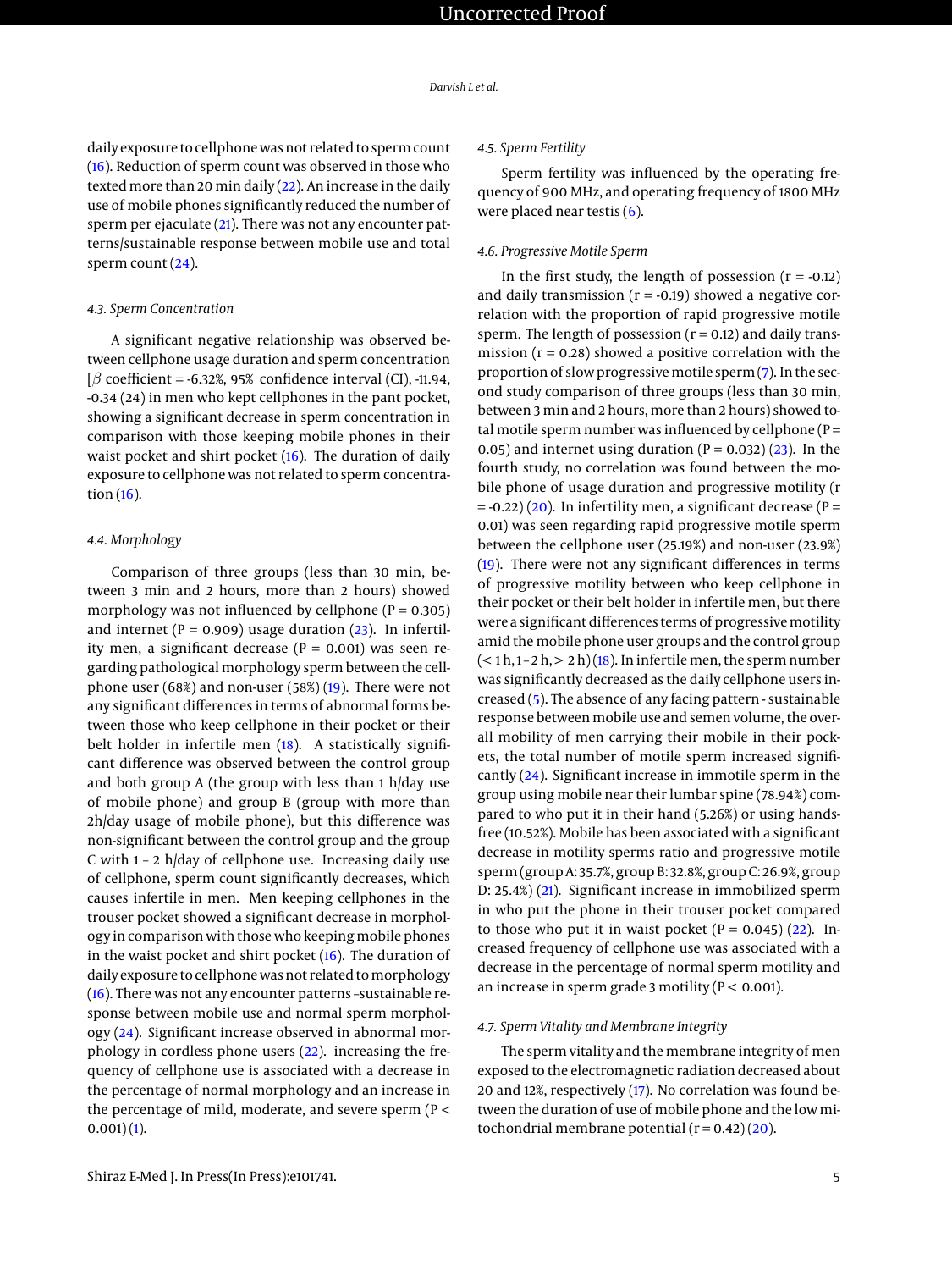## **5. Discussion**

The search was updated from 28 October 2018 to 5 July 2019 by using database query terms. Fourteen updated articles were found which evaluated the impact of mobile phone use on the fertility and quality of semen amid men. Overall, there has been a significant decrease in semen analysis parameters worldwide over the last decade. Researchers agree that sperm quality is influenced by certain environmental factors which have a negative effect on it. Environmental factors which have harmful effects are well known. Those are tobacco use, alcohol abuse, and spermicidal food intake. In addition, increase of the negative effect of local testicular temperature on spermatogenesis has been well proved [\(16,](#page-7-14) [26,](#page-8-1) [27\)](#page-8-8). Reproductive toxins such as lead and cadmium should be considered as sperm quality reducing factors, which are relevant to impairment of sperm motility, percentage of viability potential, and most importantly sperm DNA fragmentation, and increase in the levels of reactive oxygen species in semen. While no conclusions can be made from the current evidence, most studies have shown that male fertility declines with mobile use [\(28\)](#page-8-9). However, the relationship between cellphone use and male infertility has not been clearly determined yet. Possible causes are divided into two general categories: 1. thermal effects 2. Non-thermal effects. Physiologically, testicular temperature needs to be 2 degrees lower than environmental temperature for optimal testicular function. Increasing the temperature by electromagnetic waves can be harmful to spermatogenesis [\(16\)](#page-7-14). Non-thermal effects of mobile electromagnetic radiofrequency radiation can be increase oxidative stress reactions and dysfunction or testicular structure. In vitro studies have shown that cellphone waves can increase ROS levels in spermatozoa [\(11\)](#page-7-10). In addition, studies have shown that cellphone waves cause potential changes in sperm cell membranes, transductal signals and apoptosis, as well as DNA damage. It also changes the level of sex hormones [\(29\)](#page-8-10). Although, comparing the diagnostic parameters collected by using most of the studies showed that the use of mobile phones decreased the sperm motility. In this study, heterogeneity between studies was observed. This heterogeneity may be affected by clinical source factors such as race, age, occupation, place of living, health status, different authors, locations of studies, different measurement environments and instruments, accuracy and calibration of the device, skill, etc. Findings from these studies indicate that prolonged use of cellphones may decrease sperm count, impair motility, or cause apparent structure impairment. Male fertility disorder may appear as a decrease in sperm count, mobility disorder, or structural disorder. Confounding factors such as age, duration of abstinence from sex, drug and alcohol use, body mass index, adequate cola intake have contributory roles in semen fluid change. Lifestyle and age are strong factors associated with semen quality. Therefore, to evaluate the effect of other factors on semen quality, these factors should be adjusted [\(17\)](#page-7-16). Fejes et al. examined 371 men who were in infertility assessments for daily cellphone use and reported that daily cellphone talk had a negative association with the moving spermatozoid [\(7\)](#page-7-6). Davoudi et al. showed that using GSM phones for six hours a day and 5 days a week reduces the moving spermatozoid with rapid progressive movement [\(9\)](#page-7-8). In addition, Agrawal et al.'s study showed that cellphone use not only reduces sperm motility but also significantly reduced its viability and morphology [\(5\)](#page-7-4). They reported that these three parameters of sperm declined in all cellphone groups with increasing exposure of daily use [\(20\)](#page-8-4). On the effects of electromagnetic waves on the quality of sperm parameters based on cellphone location, Kilgallon and Simmons's study of 52 men in the age range of 18 to 35 years found that men who placed their cellphone in a pelvic pocket or in their belt had a lower sperm concentration than those who did not carry the cellphone or place it elsewhere [\(30\)](#page-8-11). Zhang et al. showed that lifestyle and age are strong factors related to semen quality. Therefore, to evaluate the effect of other factors on semen quality, these factors should be adjusted. In this study, after adjusting for confounding factors, studies showed that specific aspects of cellphone use may have negative effects on sperm amount, volume of semen, and sperm concentration. These outcomes suggest that exposure to cellular electromagnetic radiation may have specific effects on testicular function or structure and may cause spermatogenesis disorders [\(16\)](#page-7-14). In a retrospective study, Gutschi et al. examined the effect of mobile phones on semen parameters. All parameters that were evaluated had a negative relationship with cellphone use. There was a significant difference in sperm morphology between the two groups. Abnormal morphology of spermatozoa was observed in 68% of the mobile phone group compared to 58.18% of the non-mobile phone use group [\(19\)](#page-8-3). Teratozospermia was detected in 45.3% of mobile phone users compared to 27.7% of the non-mobile phone users group. The ratio of mobile spermatozoa with rapid progressive movement was significantly reduced in the mobile phone user group (23.98%) compared to 25.19% in the non-mobile phone user group. No significant difference was found in the amount of sperm between the two groups. Regarding to the hormonal profile, the group using the mobile phone had significantly higher testosterone levels and a less LH level than non-usage of mobile phone. No significant difference was found in prolactin and FSH levels between the two groups [\(20\)](#page-8-4). Mostafa et al. examined the impact of exposure to radiofrequency elec-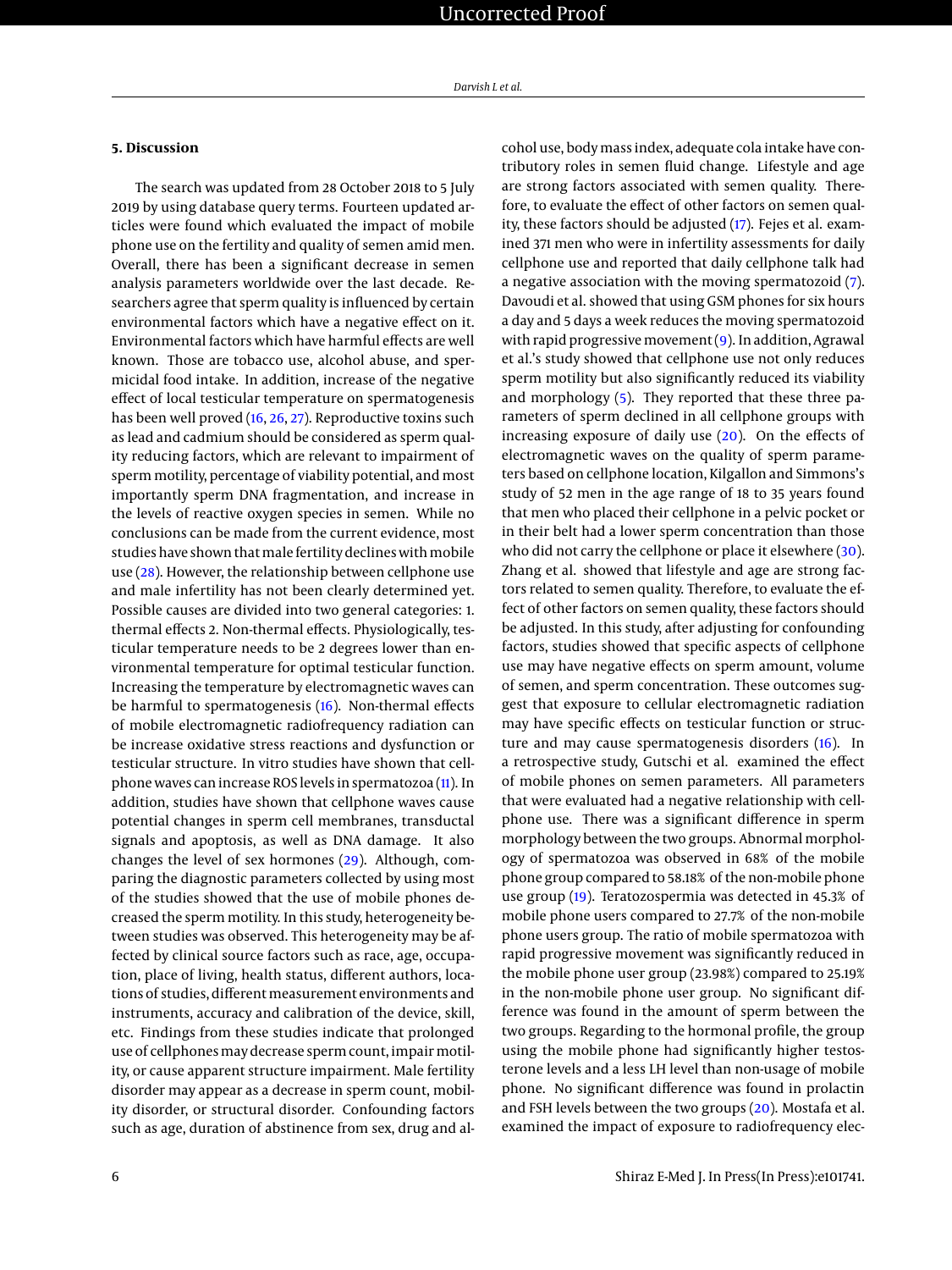tromagnetic waves on the quality of human semen and its DNA damage. The results of this study showed that there was a significant difference between radiofrequency electromagnetic waves, production of reactive oxygen species, and mean level of melanodialdehyde MDA in the group that exposed to the radiofrequency, which is significantly higher than the other groups [\(21\)](#page-8-5). Some studies show the effects of a computer connected to the internet via Wi Fi on human spermatozoa. When the subjects worked with the laptop for four hours, a significant decrease in the progressive motility of spermatozoa and a significant increase in the ratio of sperms to fragmented DNA were observed. The researchers hypothesized that the use of a wireless internet connected to a laptop near the male genital area would decrease sperm quality. DNA degradation can lead to changes in the morphological parameters of spermatozoa [\(31,](#page-8-12) [32\)](#page-8-13). Al-Bayyari examined the impact of mobile phone use on the fertility and quality of semen amongst 159 Jordanian men. Regarding the quality of sperm parameters, no statistically significant difference was found between the contestant groups. However, there were no statistically significant difference in sperm count less than 20,000,000, Normal viscosity (71.8% vs 28.2%), complete fluidization within 20 minutes (66.9%), mean percentage of immobilized sperm (52.46  $\pm$  2.58 vs 59.78  $\pm$  3.48), and volume less than 3 ml (62.7% vs 37.3%). There was a mean statistical difference between percentage of sperm and abnormal morphology (63.07  $\pm$  2.95 vs 70.32  $\pm$  4.01) [\(22\)](#page-8-6). According to the results of Falzone et al. there was a significant decrease between exposed spermatozoa in comparison to unexposed spermatozoa in the head area of sperm and the acrosome's head area's percentage reported. The author concluded that although exposure to radiofrequency electromagnetic fields did not have a detrimental effect on the reaction of the acrosome, it could have an important impact on morphology of sperm. Moreover, there was a significant decrease in sperm binding to Hemizona. These outcomes may show the impact of radiofrequency electromagnetic waves on the potential of male fertility [\(33\)](#page-8-14). Common metal objects, such as coins, rings or zippers in the pockets of pants, may exacerbate the effects of radio frequency electromagnetic waves. An actual cellphone source located in front pants showed that the human body can uptake a specific SAR. Real metal objects (such as coins, rings and rips) were added daily to the sample's study. The researchers conclude these items increase the level of SAR in the body at altered frequencies. The impact of the accumulation of these three items normally increased the level of SAR in the waist area more than the upper area, and the portion of the frequency range is more than allowed in the UK [\(24\)](#page-8-2). Another interesting finding of the study is that women who wish to have children should

take care of their laptops and cellphones. Human sperm has eighty hours or more fertility life in the female genital tract fallopian tube, and the survival of spermatozoa in the cervix may be compromised by electromagnetic waves [\(21,](#page-8-5) [22\)](#page-8-6). Men who are preparing for fatherhood or women who wish to have children, especially when there are problems with fertility, should be aware of the different environmental hazards and possibly the direct impact of long-range cellphone waves on the quality of semen and embryo or embryo evolution. The study of Yidimir et al. compared the sperm parameters in four groups of 145 patients who completed the questionnaire. The authors finalized that the periods of cellphone use have no significant difference with sperm amount and motility. Similarly, they found no significant difference between different modes of cellular transport and sperm count and motility. However, according to the data of this study, as the use of wireless internet increased, the sperm motility was reduced. Also, the mobility of spermatozoa in the wireless internet usage group was worse than the non-wireless internet usage group [\(34\)](#page-8-15). In 2013, Rago et al. examined the quality of semen in mobile consumers. There was no significant difference between the groups in terms of semen volume, sperm density, total sperm count, morphology, and motility of sperm with progressive movement. Also, there was no difference in ultra-sonographic criteria (testicular/prostate volume, cranial diameter, posterior diameter of seminal vesicle) among the study groups. The percentage of spermatozoa with shredded DNA was significantly higher in those who kept their cellphones in their pockets compared to those who kept it in their shirt pockets [\(20\)](#page-8-4).

To clarify this issue, human studies provide better evidence than animal and laboratory studies; however, they are limited due to organizational and functional problems. Integrated variables or parameters in using the cellphone and standardized empirical methods are essential requirements in human studies. Some studies only considered the duration of talking with a cellphone, while some studies defined broader consumption patterns such as talking, using the internet, and playing with a cellphone. Similarly, changes in the duration, frequency, and pattern of exposure to cellular radio frequency electromagnetic waves may explicate the difference among the outcomes of laboratory studies, animal studies, and human studies. Studies of the effects of electromagnetic waves on the human body have ethical issues [\(17\)](#page-7-16). The results of current studies need to be followed over a longer period of time and applied to a larger group of men. Such research requires long-term design and healthy volunteers. Obviously, the long-term effects of direct cellphone waves on sperm can progressively damage sperm motility parameters and DNA fragmentation. Accordingly, direct contact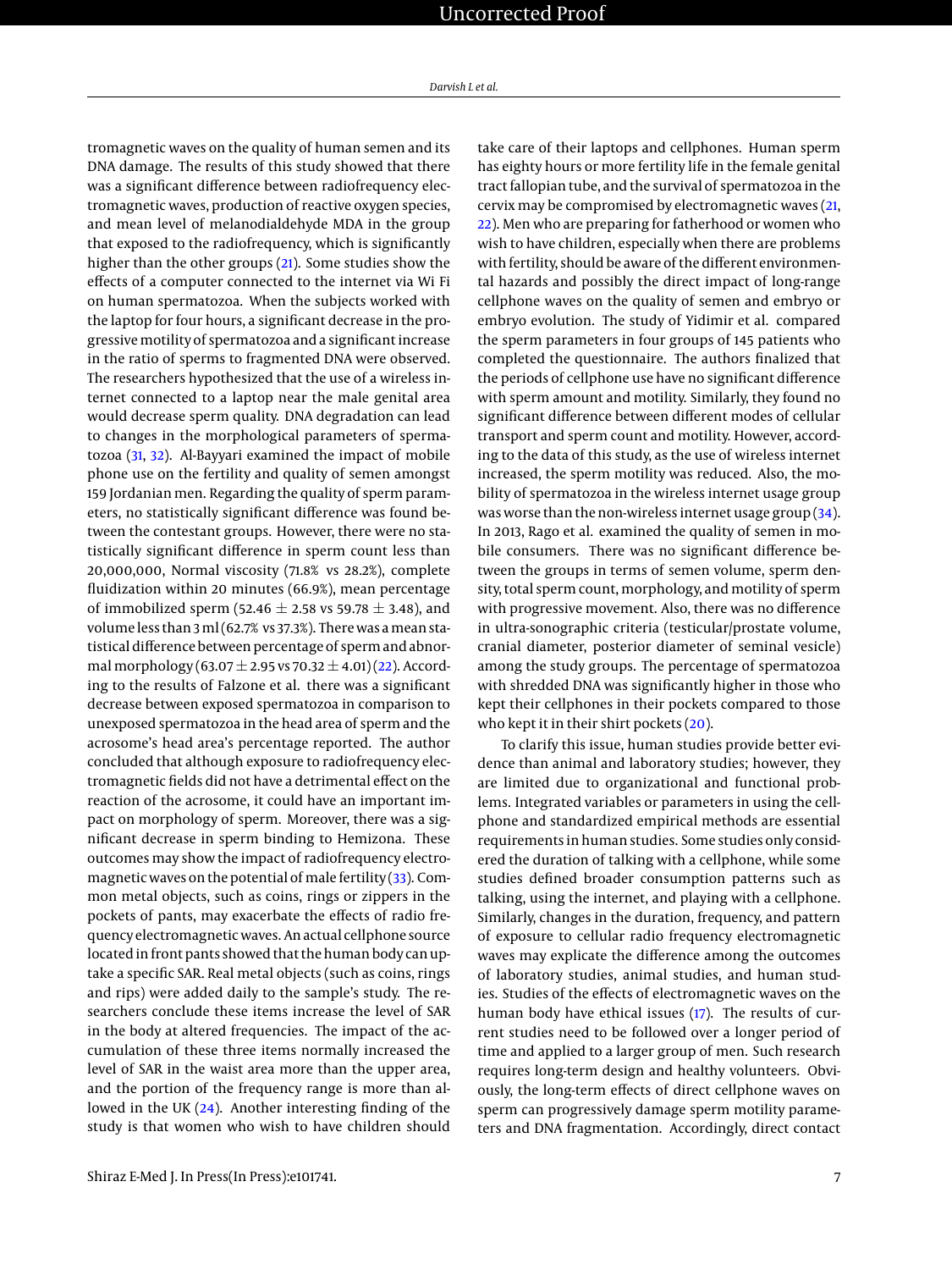with the cellphone waves may damage the sperm and directly affect motility. This probably affects the fertility of healthy men, and it will probably put them at the risk of infertility in the future. Also, despite the positive results mentioned above, and as mentioned in [Table 1](#page-2-0) empirical and epidemiological evidence of the harmful effects of cellphone on sperm quality is still ambiguous. The contradictory results of cellular radiation studies on sperm motility, viability, and morphology are observed. There are several factors that can influence human outcomes and may lead to discrepancies among studies. Firstly, these men's analysis criterion, which has been mentioned by various studies, is different due to constant changes in the relevant action instructions. Secondly, there is considerable variation in methodology and practice between different laboratories regarding semen analysis. In addition, the frequency and duration of cellphone use is varying. The effect of mobile phone brand has been overlooked in some studies, which may vary their specific uptake. The age of the population under study in most studies was in the same age range, and these optimistic outcomes should be examined in altered age groups of other populations. Other limitations of some studies include low sample size, lack of blood glucose measurement, hormone tests to detect thyroid disorders, adrenal function, which may alter sperm parameters. Overall, the results showed that RF has detrimental effects on semen parameters. Based on other systematic review studies RF exposure is a risk factor for sperm motility and viability and exposure to mobile phones was associated with reduced sperm motility and viability, but it has no effect on sperm concentration [\(35,](#page-8-16) [36\)](#page-8-17). Due to an increase of RF waves used currently by people and its role in male infertility, giving information to men about adverse complications of RF is necessary, and the following is recommended to reduce the adverse effects of electromagnetic radiation emitted from mobile phones: 1. Long-term exposure of mobile radiofrequency electromagnetic waves to sperm results in an increase in non progressive motility sperm and a significant decline in the total of progressive motility sperms 2. Sperm DNA fragmentation occurs because of long-term direct access to cellphones 3. Those who have fertility issues and are preparing themselves for parenthood should not carry their cellphone in their pants for a long time.

## **Footnotes**

**Authors' Contribution:** Authors have the same contribution.

**Conflict of Interests:** Researchers have no conflict of interests.

**Funding/Support:** This study did not receive any funding support.

## **References**

- <span id="page-7-0"></span>1. Wdowiak A, Wdowiak L, Wiktor H. Evaluation of the effect of using mobile phones on male fertility. *Ann Agric Environ Med*. 2007;**14**(1):169–72.
- <span id="page-7-1"></span>2. Nieschlag E, Behre H. *Andrology: male reproductive health and dysfunction*. 2th ed. Berlin, Heidelberg, New York, Barcelona, Hong Kong, London, Milan, Paris, Singapore, Tokyo: Springer-Verlag; 2000.
- <span id="page-7-2"></span>3. Rowe PJ, Comhaire FH, Hargreave TB, Mahmoud AM. *WHO manual for the standardized investigation and diagnosis of the infertile male*. Cambridge, United Kingdom: Cambridge University Press; 2000.
- <span id="page-7-3"></span>4. Galaktionova GV, Mastriukova VM, Strzhizhovskii AD. Sensitivity of mammalian tissues to prolonged exposure to high-tension permanent magnetic fields. *Kosm Biol Aviakosm Med*. 1985;**19**(2):78–81.
- <span id="page-7-4"></span>5. Agarwal A, Deepinder F, Sharma RK, Ranga G, Li J. Effect of cell phone usage on semen analysis in men attending infertility clinic: an observational study. *Fertil Steril*. 2008;**89**(1):124–8. doi: [10.1016/j.fertnstert.2007.01.166.](http://dx.doi.org/10.1016/j.fertnstert.2007.01.166) [PubMed: [17482179\]](http://www.ncbi.nlm.nih.gov/pubmed/17482179).
- <span id="page-7-5"></span>6. Kibona L, Swagarya G, Kisangiri M. Analysis of the impact of electromagnetic radiations from cellphones on male sperm infertility. *Int J Sci Res Publications*. 2013;**3**(6).
- <span id="page-7-6"></span>7. Fejes I, Zavaczki Z, Szollosi J, Koloszar S, Daru J, Kovacs L, et al. Is there a relationship between cell phone use and semen quality? *Arch Androl*. 2005;**51**(5):385–93. doi: [10.1080/014850190924520.](http://dx.doi.org/10.1080/014850190924520) [PubMed: [16087567\]](http://www.ncbi.nlm.nih.gov/pubmed/16087567).
- <span id="page-7-7"></span>8. Kang N, Shang X, Huang Y. Impact of cell phone radiation on male reproduction. *Zhonghua Nan Ke Xue*. 2010;**16**(11):1027–30.
- <span id="page-7-8"></span>Davoudi M, Brossner C. The influence of electromagnetic waves on sperm motility. *Urol Urogynacol*. 2002;**19**:18–22.
- <span id="page-7-9"></span>10. Dasdag S, Ketani MA, Akdag Z, Ersay AR, Sari I, Demirtas OC, et al. Whole-body microwave exposure emitted by cellular phones and testicular function of rats. *Urol Res*. 1999;**27**(3):219–23. doi: [10.1007/s002400050113.](http://dx.doi.org/10.1007/s002400050113) [PubMed: [10422825\]](http://www.ncbi.nlm.nih.gov/pubmed/10422825).
- <span id="page-7-10"></span>11. De Iuliis GN, Newey RJ, King BV, Aitken RJ. Mobile phone radiation induces reactive oxygen species production and DNA damage in human spermatozoa in vitro. *Plos one*. 2009;**4**(7). e6446.
- <span id="page-7-11"></span>12. Hardell L, Carlberg M, Hansson Mild K. Epidemiological evidence for an association between use of wireless phones and tumor diseases. *Pathophysiology*. 2009;**16**(2-3):113–22. doi: [10.1016/j.pathophys.2009.01.003.](http://dx.doi.org/10.1016/j.pathophys.2009.01.003) [PubMed: [19268551\]](http://www.ncbi.nlm.nih.gov/pubmed/19268551).
- <span id="page-7-12"></span>13. Schulte RT, Ohl DA, Sigman M, Smith GD. Sperm DNA damage in male infertility: etiologies, assays, and outcomes. *J Assist Reprod Genet*. 2010;**27**(1):3–12. doi: [10.1007/s10815-009-9359-x.](http://dx.doi.org/10.1007/s10815-009-9359-x) [PubMed: [20012685\]](http://www.ncbi.nlm.nih.gov/pubmed/20012685). [PubMed Central: [PMC2826626\]](https://www.ncbi.nlm.nih.gov/pmc/articles/PMC2826626).
- <span id="page-7-13"></span>14. Roozbeh N, Abdi F, Amraee A, Atarodi Kashani Z, Darvish L. Influence of Radiofrequency Electromagnetic Fields on the Fertility System: Protocol for a Systematic Review and Meta-Analysis. *JMIR Res Protoc*. 2018;**7**(2). e33. doi: [10.2196/resprot.9102.](http://dx.doi.org/10.2196/resprot.9102) [PubMed: [29422451\]](http://www.ncbi.nlm.nih.gov/pubmed/29422451). [PubMed Central: [PMC5824101\]](https://www.ncbi.nlm.nih.gov/pmc/articles/PMC5824101).
- <span id="page-7-15"></span>15. Dkhil MA, Danfour MA, Al-Quraishy S. Sperm function is affected by the electromagnetic radiation emitted by mobile phone. *Afr J Microbiol Res*. 2011;**5**(27):4896–900.
- <span id="page-7-14"></span>16. Zhang G, Yan H, Chen Q, Liu K, Ling X, Sun L, et al. Effects of cell phone use on semen parameters: Results from the MARHCS cohort study in Chongqing, China. *Environ Int*. 2016;**91**:116–21. doi: [10.1016/j.envint.2016.02.028.](http://dx.doi.org/10.1016/j.envint.2016.02.028) [PubMed: [26949865\]](http://www.ncbi.nlm.nih.gov/pubmed/26949865).
- <span id="page-7-16"></span>17. Sajeda S, Al-Watter Y. Effect of mobile phone usage on semen analysis in infertile men. *Tikrit J Pharm Sci*. 2011;**7**(1):77–82.
- <span id="page-7-17"></span>18. Shaeer K, Elkhiat Y, Algashaa A. The effect of radiofrequency waves produced by cell phones on the semen quality of infertile men. *Human Andrology*. 2013;**3**(2):41–5. doi: [10.1097/01.XHA.0000428123.74392.af.](http://dx.doi.org/10.1097/01.XHA.0000428123.74392.af)